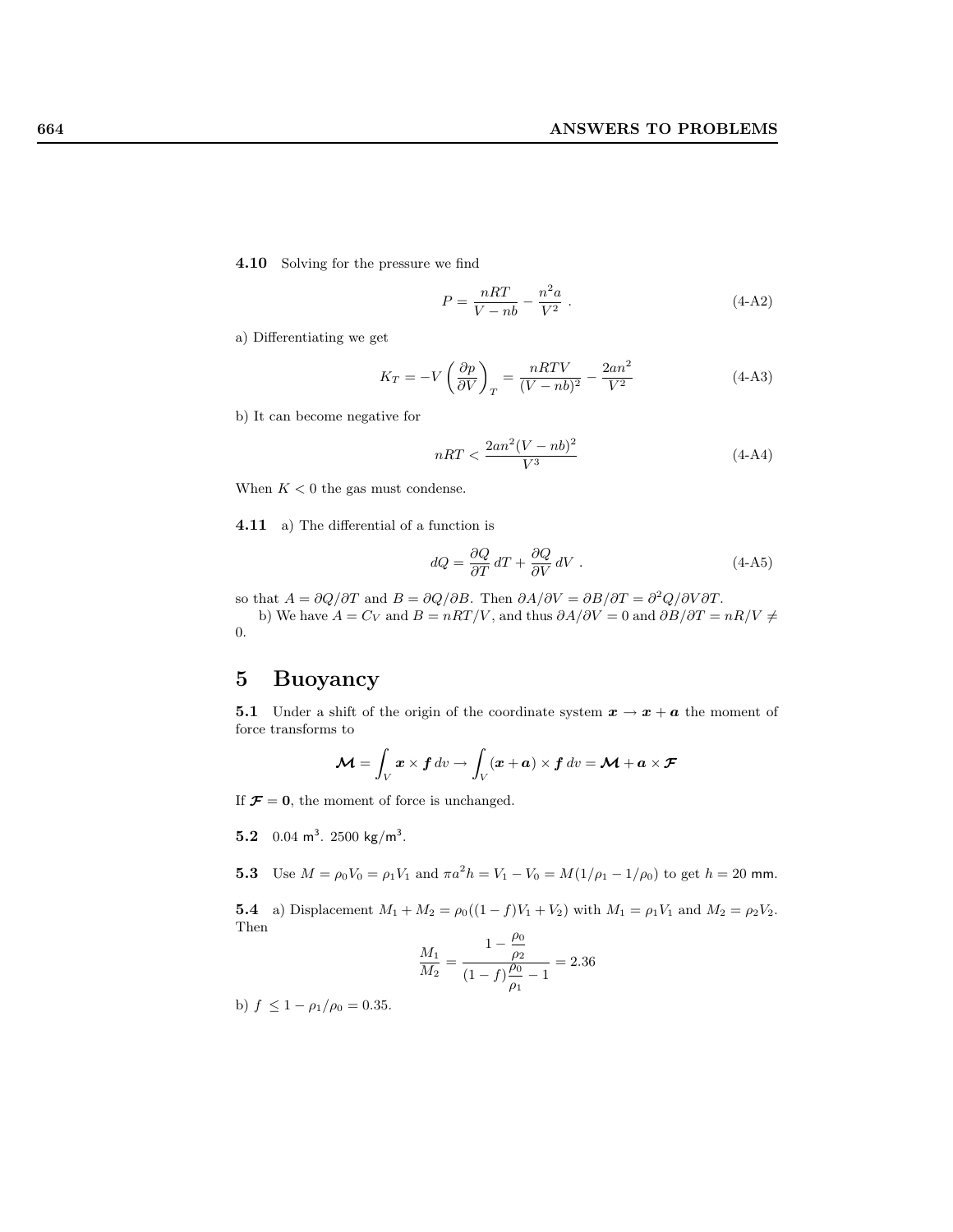5.5

a) 
$$
d_0 = \frac{M}{2aL\rho_0}
$$
.  
b)  $d = h + d_0$ .  
c)  $z_{G_0} = b - \frac{h(2b - h)}{2d}$ .

 $\overline{M}$ 

- d) The movement of the real water inside the hull shifts the center of mass of the ferry horizontally by exactly the same amount as the center of buoyancy was shifted by the displaced water (provided  $h \gg \alpha a$  and provided the water is free to move and can adjust itself fast enough). This means that stability condition reverts to that of absolute stability  $z_{G_0} < z_{B_0}$ . Stability can only be obtained if there is so much water on the car deck that the center of gravity becomes lower than the center of buoyancy. This happens for  $h > b - d_0/2$ , *i.e.* for sufficiently much water on the deck (at this point  $d > b + d_0/2$  so the ferry is well into sinking when it finally becomes stable). The conclusion is that any small, but not too small, amount of water inside the hull tends to destabilize the ferry.
- 5.6 Using Gauss theorem, the moment of buoyancy is

$$
(\mathbf{M}_B)_i = -\int_S \sum_{jk} \epsilon_{ijk} x_j p \, dS_k = -\int_V \sum_{jk} \epsilon_{ijk} \nabla_k (x_j p) \, dV
$$

$$
= -\int_V \sum_{jk} \epsilon_{ijk} x_j \nabla_k p \, dV = -\int_V (\mathbf{x} \times \nabla p)_i \, dV
$$

Using local hydrostatic equilibrium (4-18) we get,

$$
\mathcal{M}_B = -\int_V \boldsymbol{x} \times \rho_{\text{fluid}} \boldsymbol{g} \ dV \qquad (5\text{-}A1)
$$

**5.10** Under a rotation of the coordinate system by  $\phi$ , the coordinates transform according to (??). The components of the area moment tensor transform as

$$
I_{x'x'} = I_{xx}\cos^2\phi + I_{yy}\sin^2\phi + 2I_{xy}\sin\phi\cos\phi \tag{5-A2}
$$

$$
I_{y'y'} = I_{xx} \sin^2 \phi + I_{yy} \cos^2 \phi - 2I_{xy} \sin \phi \cos \phi
$$
 (5-A3)

$$
I_{x'y'} = (I_{yy} - I_{xx})\sin\phi\cos\phi + I_{xy}(\cos^2\phi - \sin^2\phi)
$$
 (5-A4)

If the area has a discrete symmetry such there will be at least one angle  $\phi \neq 0, \pi$  such that  $I_{x'x'} = I_{xx}, I_{y'y'} = I_{yy}$  and  $I_{x'y'} = I_{xy}$ . For this angle we thus have

$$
(I_{yy} - I_{xx})\sin^2\phi + 2I_{xy}\sin\phi\cos\phi = 0
$$
 (5-A5)

$$
(I_{xx} - I_{yy})\sin^2\phi - 2I_{xy}\sin\phi\cos\phi = 0
$$
\n(5-A6)

$$
(I_{yy} - I_{xx})\sin\phi\cos\phi - 2I_{xy}\sin^2\phi = 0
$$
\n(5-A7)

The two first equations are the same, and the last two can only be satisfied if  $I_{xx} = I_{yy}$ and  $I_{xy} = 0$  when  $\phi \neq 0, \pi$ .